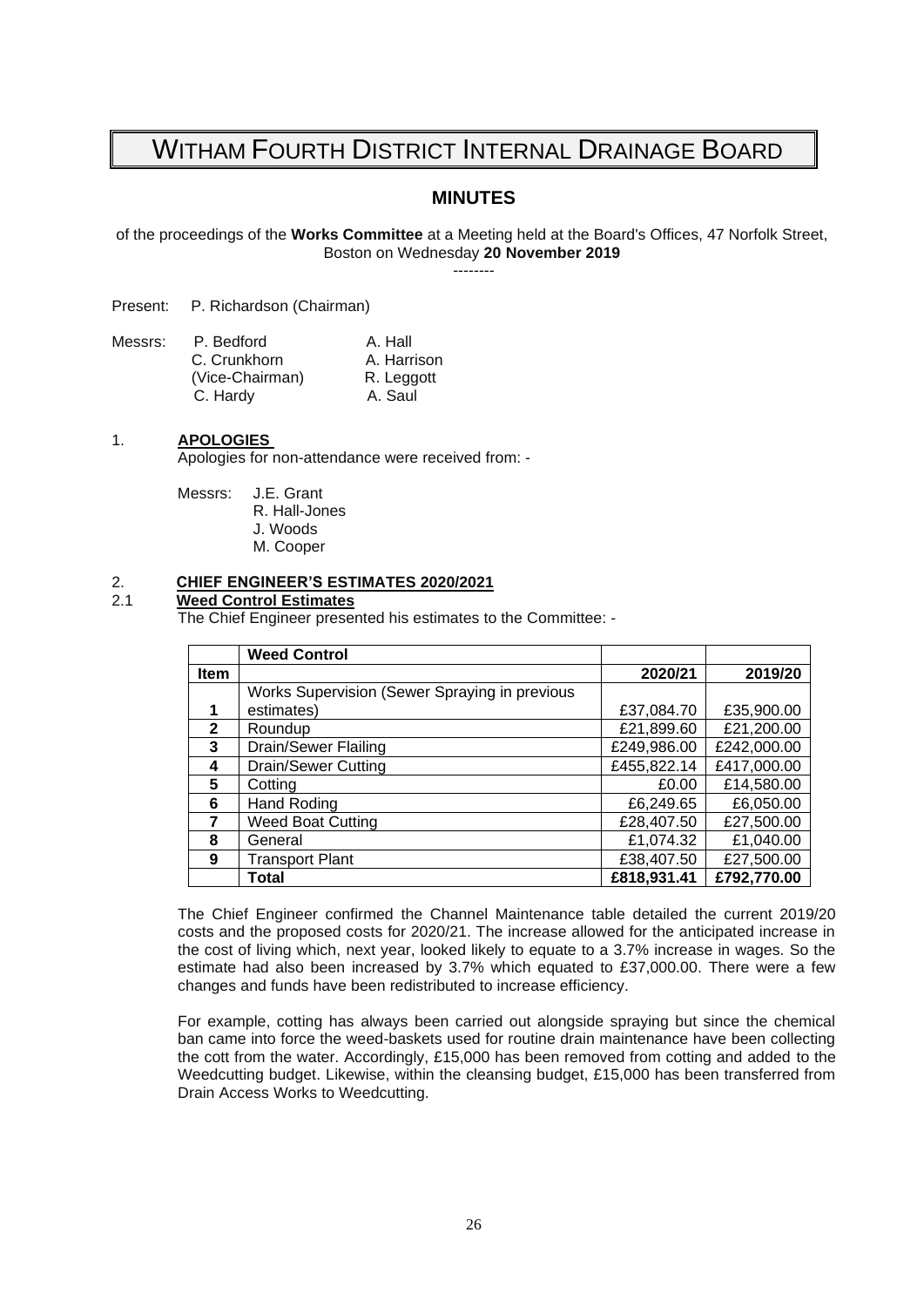### 2.2 **Cleansing/Mudding Estimates additional costs**

|    | <b>Cleansing</b>                       |             |             |
|----|----------------------------------------|-------------|-------------|
|    | Works Supervision (General in previous |             |             |
| 10 | estimates)                             | £55,058.90  | £53,300.00  |
| 11 | Sewer/Improvements                     | £99,168.00  | £96,000.00  |
| 12 | Drains                                 | £52,063.20  | £50,400.00  |
| 13 | Revetment                              | £9,451.95   | £9,150.00   |
| 14 | <b>Vermin Control</b>                  | £1,033.00   | £1,000.00   |
| 15 | Cowbridge Lock                         | £4,142.33   | £4,010.00   |
| 16 | <b>Slip Repairs</b>                    | £45,555.30  | £44,100.00  |
| 17 | Surveys                                | £1,043.33   | £1,010.00   |
| 18 | Bushing (65% of cost)                  | £32,229.60  | £31,200.00  |
| 19 | Faggot Making (50% of cost)            | £12,602.60  | £12,200.00  |
| 20 | <b>Transport Plant</b>                 | £7,954.10   | £7,700.00   |
| 21 | <b>Drain Access Works</b>              | £15,902.48  | £25,075.00  |
|    |                                        | £346,204.79 | £335,145.00 |

### 3. **Asset Improvement Programme**

The following section details the estimate for asset improvements for 2020/21:

|              | <b>Assets</b>                        | 2020/21    | 2019/20    |
|--------------|--------------------------------------|------------|------------|
|              | Improvements - urban watercourses    | £31,067.48 | £30,075.00 |
| $\mathbf{2}$ | Improvements - ordinary watercourses | £20,711.65 | £20,050.00 |
| 3            | Bridge Repairs - Grants Bridge       | £15,000.00 | £00.00     |
|              |                                      | £66,779.13 | £50,125.00 |

## 4. **PROPOSED CHANGES TO OPERATIONAL PRACTICES**

#### 4.1 **Critical Watercourse Maintenance**

The Chief Engineer confirmed that he had previously highlighted that the current list of Critical Watercourses maintained in the summer would require review.

Currently, 50,000 metres of watercourses are flail mown and weed cut to control summer vegetation growth which can restrict conveyance of water. The Chief Engineer has carried out a thorough review of these watercourses following the June event, and having discussed the issues with the Board's Foremen, has identified a further 53,000 metres of watercourses that would benefit from this early maintenance. Summer rains are more frequent, and this work would provide a better standard of protection.

This additional work will double the current workload between May and June and increase the cost from £50,000 to £100,000. The Chief Engineer has been looking at ways to do this without increasing the drainage rate. This is why additional funding has been moved into the weedcutting budget.

#### 4.2 **Summer Channel Maintenance**

The Chief Engineer advised more uniform channel maintenance was required. At present, the Board cuts in areas where it can gain easy access and if the area is near to cropped fields, work stops, and machinery is moved to another area to start work. We then return to the original area to complete the works as and when we can. This is time consuming. Moving forward, the Chief Engineer intends to serve all landowner/occupiers with a Statutory Notice confirming an intention to execute our powers under the Land Drainage Act and that the Board will be accessing the land and will be cutting the whole length of the land. The Chief Engineer intends to give landowner/occupiers 12 months' notice of this intention which will enable them to consider whether they intend to crop or not. This would also mean that the Board would not be liable for any compensation payments. The Chief Engineer asked the Committee if they agreed this was fair.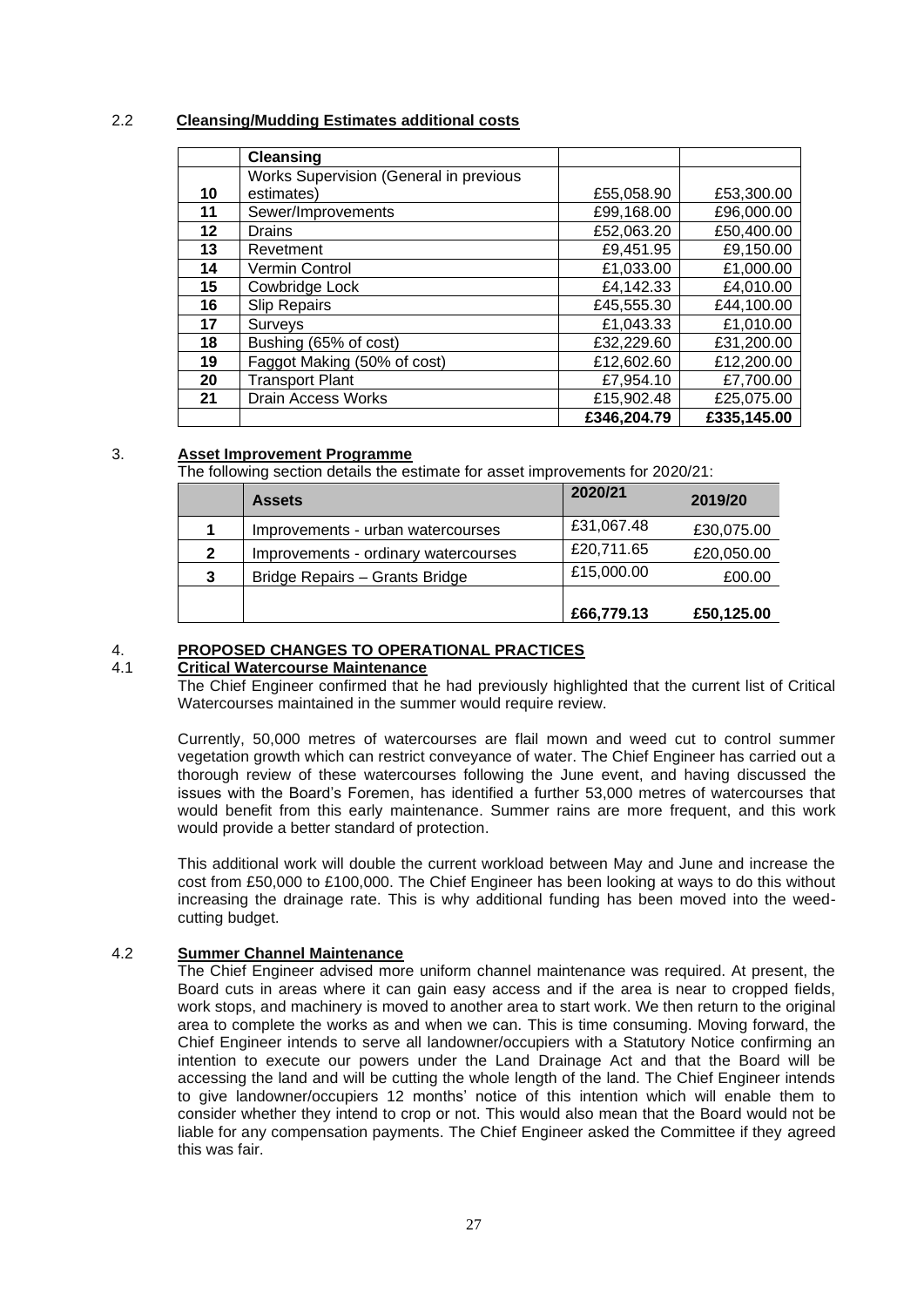| C. Hardy         | - asked if every landowner would be given plenty of notice? The Chief<br>Engineer confirmed it would before Xmas this year but then moving<br>forwards the notice would be included when the drainage rates were<br>sent out each year. This would also be detailed on the website                                                                                |
|------------------|-------------------------------------------------------------------------------------------------------------------------------------------------------------------------------------------------------------------------------------------------------------------------------------------------------------------------------------------------------------------|
| R. Leggott       | - suggested that in the notice the Board details the exact works which<br>will be undertaken. The Chief Engineer confirmed that it would only be<br>in relation to flail mowing and Weedcutting as the mudding will be sent<br>out separately in September.                                                                                                       |
| A. Harrison      | - added that notice would need to be served upon landowners both<br>sides of the watercourses.                                                                                                                                                                                                                                                                    |
| <b>B.</b> Bowles | - confirmed other Boards do this and after a couple of years everybody<br>would be used to it. The Chief Engineer admitted that the Board was<br>under pressure and that change was required. Other Boards do early<br>control and summer control. Some Boards pay compensations, some<br>don't but this was the most efficient way to maintain the watercourses. |
| A. Harrison      | - voiced concern about weed being left on the batter of the bank. The<br>Chief Engineer confirmed the workmen were encouraged to leave the<br>muck by the tracks and certain sections required the muck to be carted<br>away.                                                                                                                                     |
| A. Saul          | - confirmed this should be adopted. The committee unanimously agreed.                                                                                                                                                                                                                                                                                             |
| T. Ashton        | - as an observer agreed                                                                                                                                                                                                                                                                                                                                           |

The Chairman confirmed that the Board has the power and this work simply has to be done. The Vice-Chairman added that the covering letter explaining the works would be very useful.

*R. Leggott - as an observer agreed that letters detailing the work needed to be sent to all parties.* The Chief Engineer confirmed that letters would be sent to landowners/occupiers on both sides as the flail mowers may need to be used from either side. The early control would be carried out on the roadside where possible.

A. Saul recommended that the estimates be adopted. P. Bedford seconded the proposal and the show of hands was unanimous.

#### 4.3 **Asset Improvement Programme**

The Chief Engineer confirmed that the estimate again included the cost of living pay award together with £15,000.00 in respect of the repair costs for work at Grants Bridge, which is owned by the Board. The bridge had been surveyed by Lincs County Council Highways and they estimated the repair costs at £15,000.

*A. Saul - asked if Lincs County Council would be doing the work?* The Chief Engineer confirmed that they would be the Board's choice. The Chief Executive added that they had also done the work on the Lade Bank piers.

A. Saul recommended that the Asset Improvement Programme estimate be adopted. P. Bedford seconded the proposal and the show of hands was unanimous.

Following these discussions it was:

**RESOLVED TO RECOMMEND** That the 2020/21Channel Maintenance Estimates for Weed Control, Cleansing Improvements and Asset Improvement Programme be approved by the Board.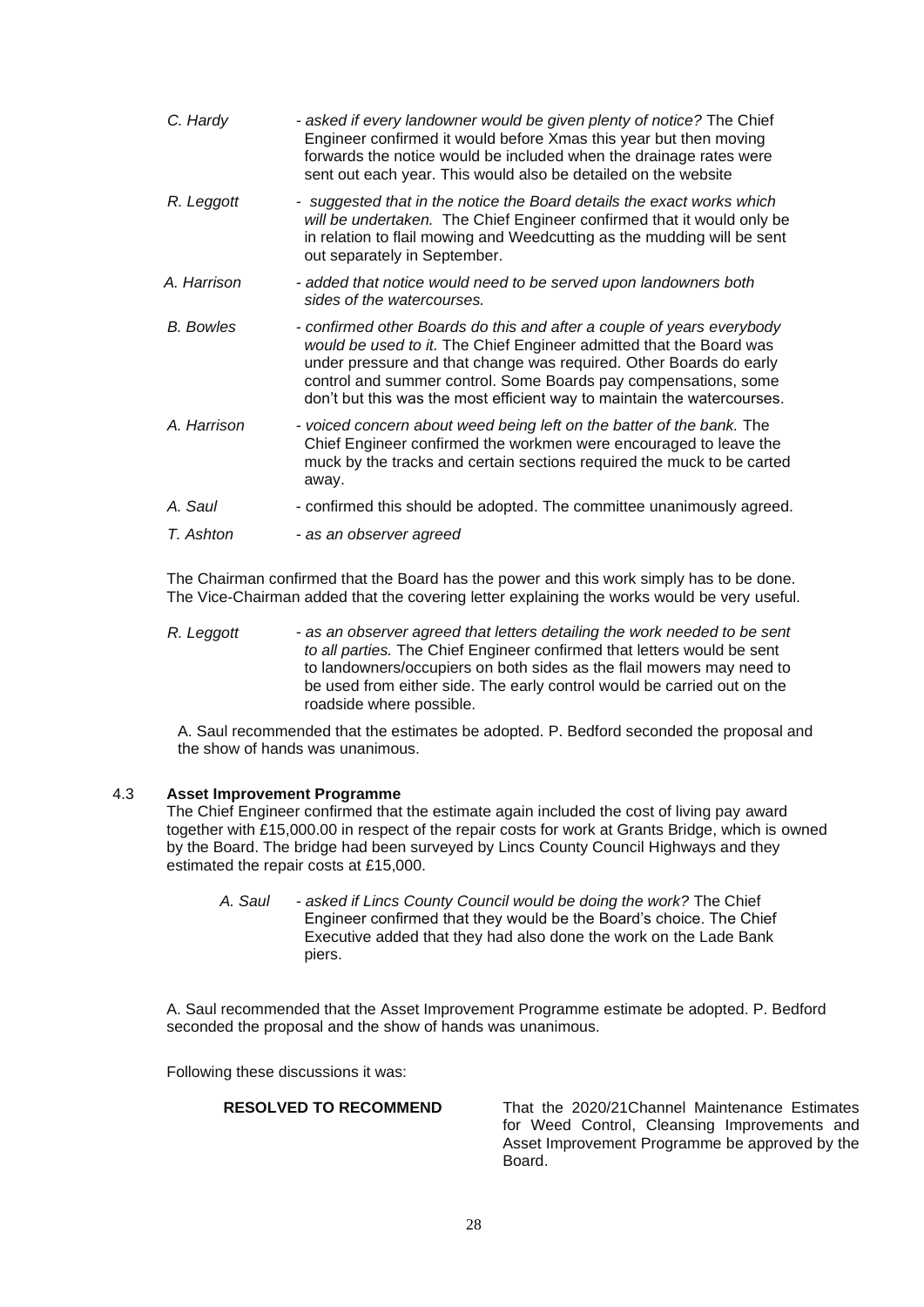#### 4. **ENVIRONMENT AGENCY/ CO-OPERATION WORKS**

The Chief Engineer briefed the Committee on his report and confirmed that part of the recovery works detailed were in relation to the June event. There had also been some repair work on the East and West Catchwater drain as a result of damage caused by badgers. However, the Board had employed Contractors to do this work under the Board's supervision. The Board then added the uplift to the Contractors' costs.

| C. Crunkhorn | - asked if the work regarding the badger setts was still ongoing? The<br>Chief Engineer confirmed the work was to repair the bank and also<br>for the use of artificial setts. The Chief Engineer confirmed the |
|--------------|-----------------------------------------------------------------------------------------------------------------------------------------------------------------------------------------------------------------|
|              | badgers do use them.                                                                                                                                                                                            |

- *B. Bowles - asked if the general public would be happy if they knew the sums of money being spent on this?* The Chief Engineer confirmed that some would.
- *T. Ashton - added this had been done elsewhere but the badgers had ignored the setts and returned to the banks.*

The Chief Engineer asked the Committee if they were happy to approve the additional works for next year. The Chief Executive added that this was all additional income for the Board. The £23,000 (8% supervision time) was in relation to the time spent by the Board's foremen and the £31,000 in respect of uplift is the office administration time.

A. Harrison recommended that the Officer's estimate be approved and the 2020/21 PSCA works programme for the EA be delivered. C. Hardy seconded the proposal and the show of hands was unanimous.

It was therefore:-

**RESOLVED TO RECOMMEND** That the Environment Agency Public Sector Cooperations works estimate be approved by the Board.

| <b>Item</b>    | <b>Works description</b>                                                 | <b>Works total</b> | Supervision @<br>8% | Uplift @<br>10% | <b>Total</b> | Cost to<br>date |
|----------------|--------------------------------------------------------------------------|--------------------|---------------------|-----------------|--------------|-----------------|
| $\mathbf{1}$   | Flail mowing and weed<br>control all of the COWS.                        | £12,350.00         | £988.00             | £1,333.80       | £14,671.80   | £5,108.53       |
| $\overline{2}$ | 2 Flail mowing cuts on the<br>East Fen catchwater<br>(Raised banks)      | £4,613.00          | £369.04             | £498.20         |              |                 |
| 3              | 2 Flail mowing cuts on the<br>West Fen catchwater<br>(Raised banks)      |                    |                     |                 | £5,480.24    | £9,043.15       |
| 4              | Weed control and flail<br>mowing (field sections)<br>East Fen Catchwater | £25,412.00         | £2,032.96           | £2.744.50       | £30,189.46   | £9,948.64       |
| 5              | Weed control and flail<br>mowing (field sections)<br>West Fen Catchwater |                    |                     |                 |              |                 |
| $\overline{7}$ | Boat work 3 cuts on the<br>Maud foster                                   | £30,250.00         | £2,420.00           | £3,267.00       | £35,937.00   | £39,678.24      |
| 8              | Boat work 3 cuts on the<br>Stonebridge drain                             |                    |                     |                 |              |                 |
| 9              | Boat work 2 cuts on the<br>East Fen catchwater                           | £27,850.00         | £2,228.00           | £3,007.80       | £33,085.80   | £15,796.94      |
| 10             | Boat work 2 cuts on the<br>West Fen catchwater                           |                    |                     |                 |              |                 |
| 11             | Flail mowing Maud Foster                                                 | £3,351.00          | £268.08             | £361.91         | £3,980.99    | £2,649.12       |
| 12             | Spray Lilies                                                             | £4,150.00          | £332.00             | £448.20         | £4,930.20    | £3,278.56       |
| 13             | Health and Safety cuts<br>East & West Fen<br><b>Catchwater Drains</b>    | £12,627.05         | £1,010.16           | £1,363.72       | £15,000.94   | £19,597.53      |